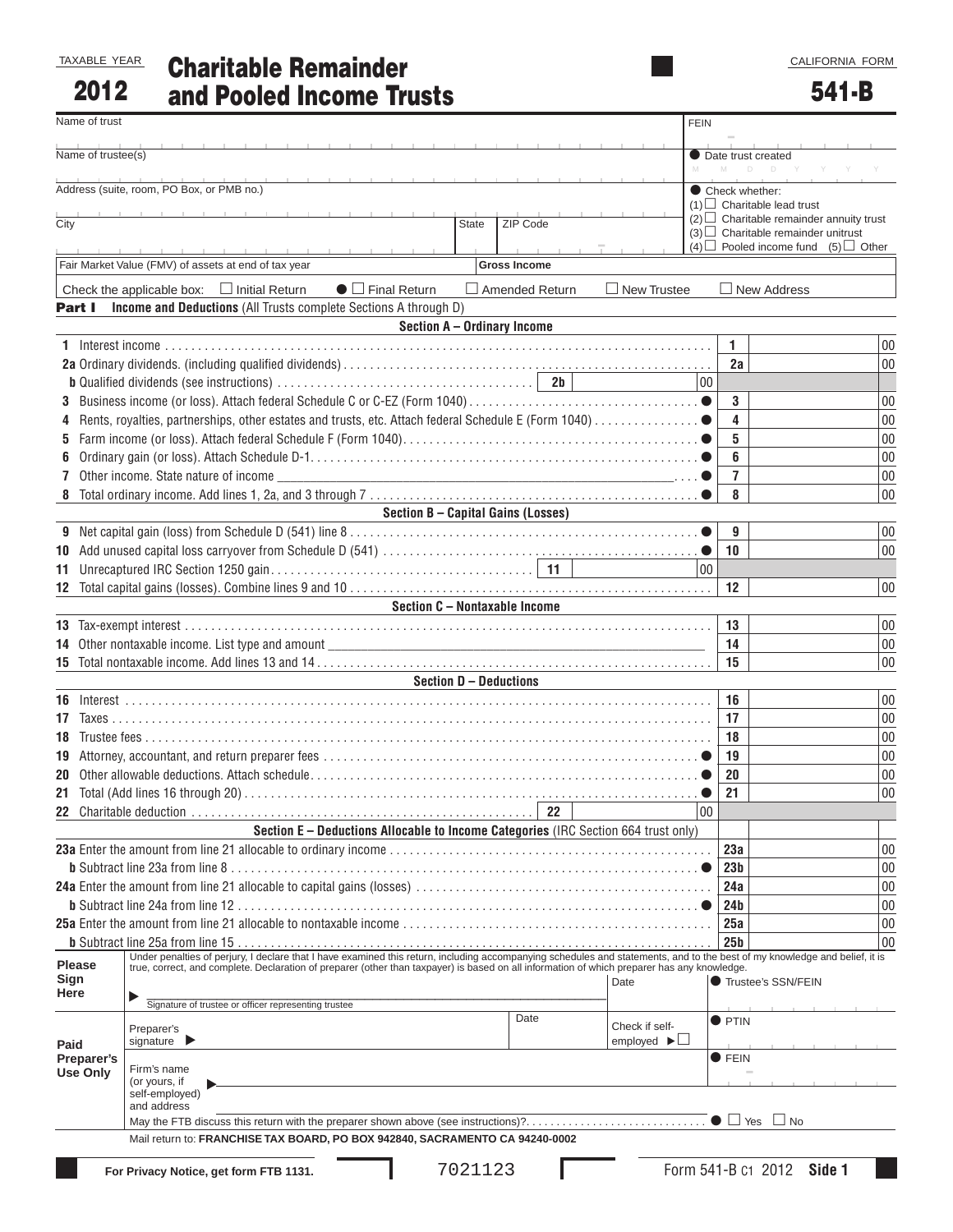## Part II **Unrelated Business Taxable Income**

|                                                                                                                           |                             |                                                                 |                 | $\Box$ No         |
|---------------------------------------------------------------------------------------------------------------------------|-----------------------------|-----------------------------------------------------------------|-----------------|-------------------|
| If "Yes," file a separate Form 541 to report the tax due $\triangleright$ \$                                              |                             |                                                                 |                 |                   |
| <b>Part III</b> Schedule of Distributable Income (IRC Section 664 trust only)                                             |                             |                                                                 |                 |                   |
| Accumulations                                                                                                             | (a)                         | (b)                                                             |                 | (c)               |
|                                                                                                                           | Ordinary income             | Capital gains (losses)                                          |                 | Nontaxable income |
| 27 Undistributed income from prior taxable years                                                                          |                             |                                                                 |                 |                   |
| 28 Current tax year net income year                                                                                       |                             |                                                                 |                 |                   |
|                                                                                                                           |                             |                                                                 |                 |                   |
| • In column (a), enter the amount from line 23b                                                                           |                             |                                                                 |                 |                   |
| • In column (b), enter the amount from line 24b                                                                           |                             |                                                                 |                 |                   |
| • In column (c), enter the amount from line 25b                                                                           |                             |                                                                 |                 |                   |
| 29 Total distributable income. Add lines 27 and 28                                                                        |                             |                                                                 |                 |                   |
| <b>Part IV-A</b> Distributions of Principal for Charitable Purposes                                                       |                             |                                                                 |                 |                   |
|                                                                                                                           |                             |                                                                 | 30              | 00                |
| 31 Principal distributed during the current tax year for charitable puposes.                                              |                             |                                                                 |                 |                   |
| Fill in the information for columns $(A)$ , $(B)$ , and $(C)$ and enter the amount distributed on the space to the right. |                             |                                                                 |                 |                   |
| (A)<br>Payee's name and address                                                                                           | (B)<br>Date of distribution | (C)<br>Charitable purpose and description of assets distributed |                 |                   |
| a                                                                                                                         |                             |                                                                 |                 |                   |
|                                                                                                                           |                             |                                                                 |                 |                   |
|                                                                                                                           |                             |                                                                 |                 |                   |
|                                                                                                                           |                             |                                                                 | 31a             | 00                |
| h                                                                                                                         |                             |                                                                 |                 |                   |
|                                                                                                                           |                             |                                                                 |                 |                   |
|                                                                                                                           |                             |                                                                 |                 |                   |
|                                                                                                                           |                             |                                                                 | 31 b            | 00                |
| C                                                                                                                         |                             |                                                                 |                 |                   |
|                                                                                                                           |                             |                                                                 |                 |                   |
|                                                                                                                           |                             |                                                                 |                 |                   |
|                                                                                                                           |                             |                                                                 | 31c             | 00                |
|                                                                                                                           |                             |                                                                 | 32              | 00                |
| Part IV-B Accumulated Income Set Aside and Income Distributions for Charitable Purposes                                   |                             |                                                                 |                 |                   |
| 33a Accumulated income set aside in prior taxable years for which a deduction was claimed under IRC Section 642(c)        |                             |                                                                 | 33a             | 00                |
|                                                                                                                           |                             |                                                                 | 33 <sub>b</sub> | 00                |
|                                                                                                                           |                             |                                                                 | 34              | 00                |
| 35 Distributions made during the taxable year:                                                                            |                             |                                                                 |                 |                   |
| • For income set aside in prior taxable years for which a deduction was claimed under IRC Section 642(c),                 |                             |                                                                 |                 |                   |
| • For charitable purposes for which a charitable deduction was claimed under IRC Section 642(c) in the current tax year.  |                             |                                                                 |                 |                   |
| Fill in the information for columns $(A)$ , $(B)$ , and $(C)$ and enter the amount distributed on the line to the right.  |                             |                                                                 |                 |                   |
|                                                                                                                           | (B)<br>Date of distribution |                                                                 |                 |                   |
| (A)<br>Payee's name and address                                                                                           |                             | Charitable purpose and description of assets distributed        |                 |                   |
| a                                                                                                                         |                             |                                                                 |                 |                   |
|                                                                                                                           |                             |                                                                 |                 |                   |
|                                                                                                                           |                             |                                                                 |                 |                   |
|                                                                                                                           |                             |                                                                 | 35a             | 00                |
| b                                                                                                                         |                             |                                                                 |                 |                   |
|                                                                                                                           |                             |                                                                 |                 |                   |
|                                                                                                                           |                             |                                                                 |                 |                   |
| C                                                                                                                         |                             |                                                                 | 35 <sub>b</sub> | 00                |
|                                                                                                                           |                             |                                                                 |                 |                   |
|                                                                                                                           |                             |                                                                 |                 |                   |
|                                                                                                                           |                             |                                                                 | 35c             | 00                |
|                                                                                                                           |                             |                                                                 | 36              | $00\,$            |
|                                                                                                                           |                             |                                                                 |                 |                   |
|                                                                                                                           |                             |                                                                 | 37              | $00\,$            |

Г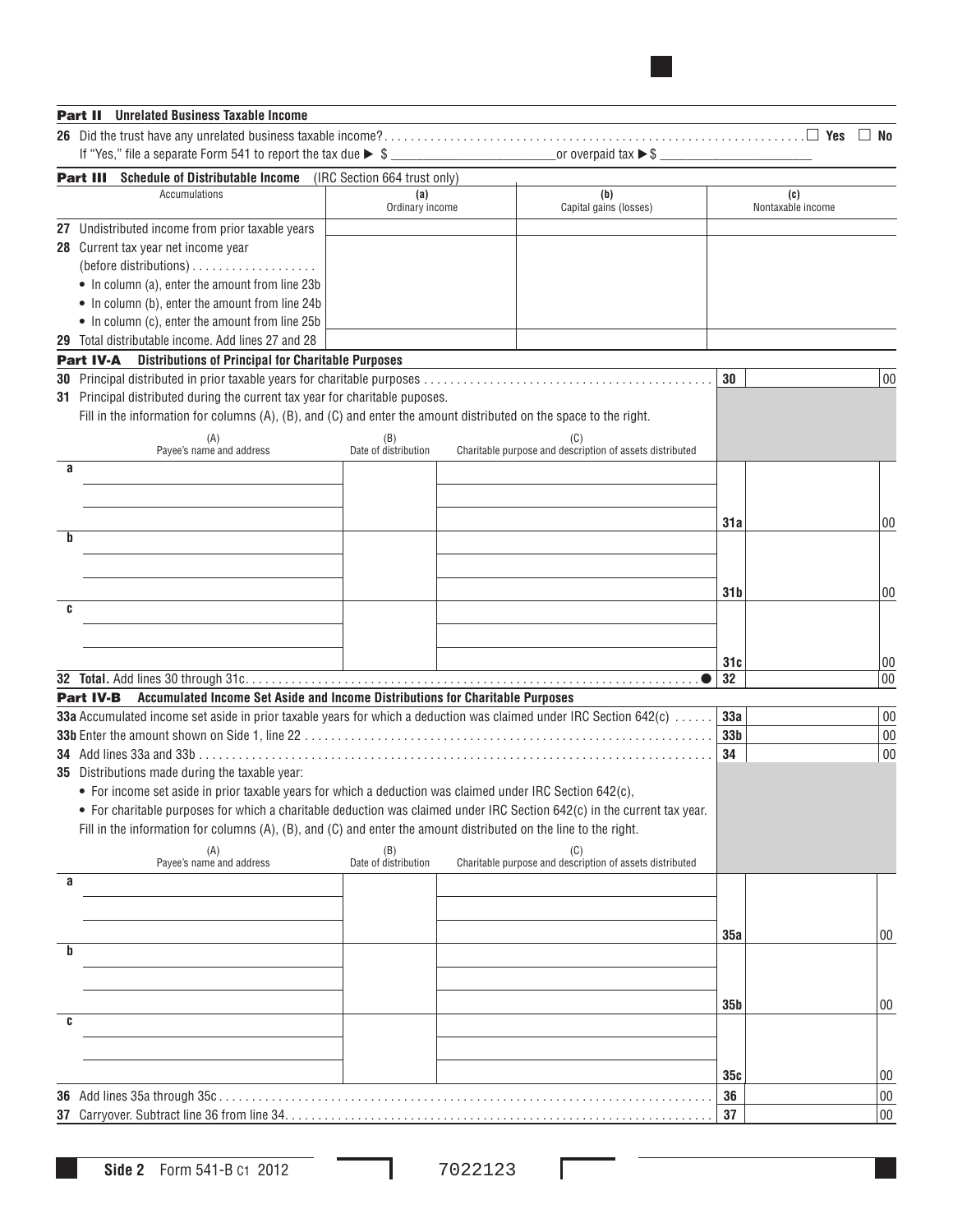Part V **Balance Sheet**

|    | <b>Assets</b>                                                               |                 |                 | (a)<br>Beginning-of-Year | (b)<br>End-of-Year | (c)<br>FMV (see instructions) |
|----|-----------------------------------------------------------------------------|-----------------|-----------------|--------------------------|--------------------|-------------------------------|
|    |                                                                             |                 | 38              | <b>Book Value</b>        | <b>Book Value</b>  |                               |
|    |                                                                             |                 | 39              |                          |                    |                               |
|    | 40 a Accounts receivable                                                    | 40a             |                 |                          |                    |                               |
|    | <b>b</b> Less: allowance for doubtful accounts                              | 40 <sub>b</sub> |                 |                          |                    |                               |
|    | 41 Receivables due from officers, directors, trustees, and                  |                 |                 |                          |                    |                               |
|    |                                                                             |                 | 41              |                          |                    |                               |
|    | 42 a Other notes and loans receivable                                       | 42a             |                 |                          |                    |                               |
|    | <b>b</b> Less: allowance for doubtful accounts                              | 42 <b>b</b>     |                 |                          |                    |                               |
|    |                                                                             |                 | 43              |                          |                    |                               |
|    |                                                                             |                 | 44              |                          |                    |                               |
|    | 45 a Investments - U.S. and state government obligations. Attach schedule.  |                 | 45a             |                          |                    |                               |
|    | <b>b</b> Investments - corporate stock. Attach schedule                     |                 | 45 <sub>b</sub> |                          |                    |                               |
|    | c Investments - corporate bonds. Attach schedule                            |                 | 45c             |                          |                    |                               |
|    | <b>46 a</b> Investments $-$ land, buildings, and equipment basis.           |                 |                 |                          |                    |                               |
|    |                                                                             | 46a             |                 |                          |                    |                               |
|    | <b>b</b> Less: accumulated depreciation                                     | 46 <b>b</b>     |                 |                          |                    |                               |
|    |                                                                             |                 | 47              |                          |                    |                               |
|    | 48 a Land, buildings, and equipment (trade or business): basis              | 48a             |                 |                          |                    |                               |
|    | <b>b</b> Less: accumulated depreciation                                     | 48b             |                 |                          |                    |                               |
|    | 49 Other assets. Describe ►                                                 |                 | 49              |                          |                    |                               |
|    | 50 Total assets. Add lines 38 through 49 (Must equal line 60)               |                 | 50              | $\bullet$                | $\bullet$          | $\bullet$                     |
|    | <b>Liabilities</b>                                                          |                 |                 |                          |                    |                               |
|    |                                                                             |                 | 51              |                          |                    |                               |
|    |                                                                             |                 | 52              |                          |                    |                               |
|    | 53 Loans from officers, directors, trustees, and other disqualified persons |                 | 53              |                          |                    |                               |
|    | 54 Mortgages and other notes payable. Attach schedule                       |                 | 54              |                          |                    |                               |
| 55 |                                                                             |                 | 55              |                          |                    |                               |
|    |                                                                             |                 | 56              | $\bullet$                | $\bullet$          | $\bullet$                     |
|    | <b>Net Assets</b>                                                           |                 |                 |                          |                    |                               |
|    |                                                                             |                 | 57              |                          |                    |                               |
|    |                                                                             |                 | 58a             |                          |                    |                               |
|    |                                                                             |                 | 58b             |                          |                    |                               |
|    |                                                                             |                 | 58c             |                          |                    |                               |
|    |                                                                             |                 | 59              |                          |                    |                               |
|    |                                                                             |                 | 60              |                          |                    |                               |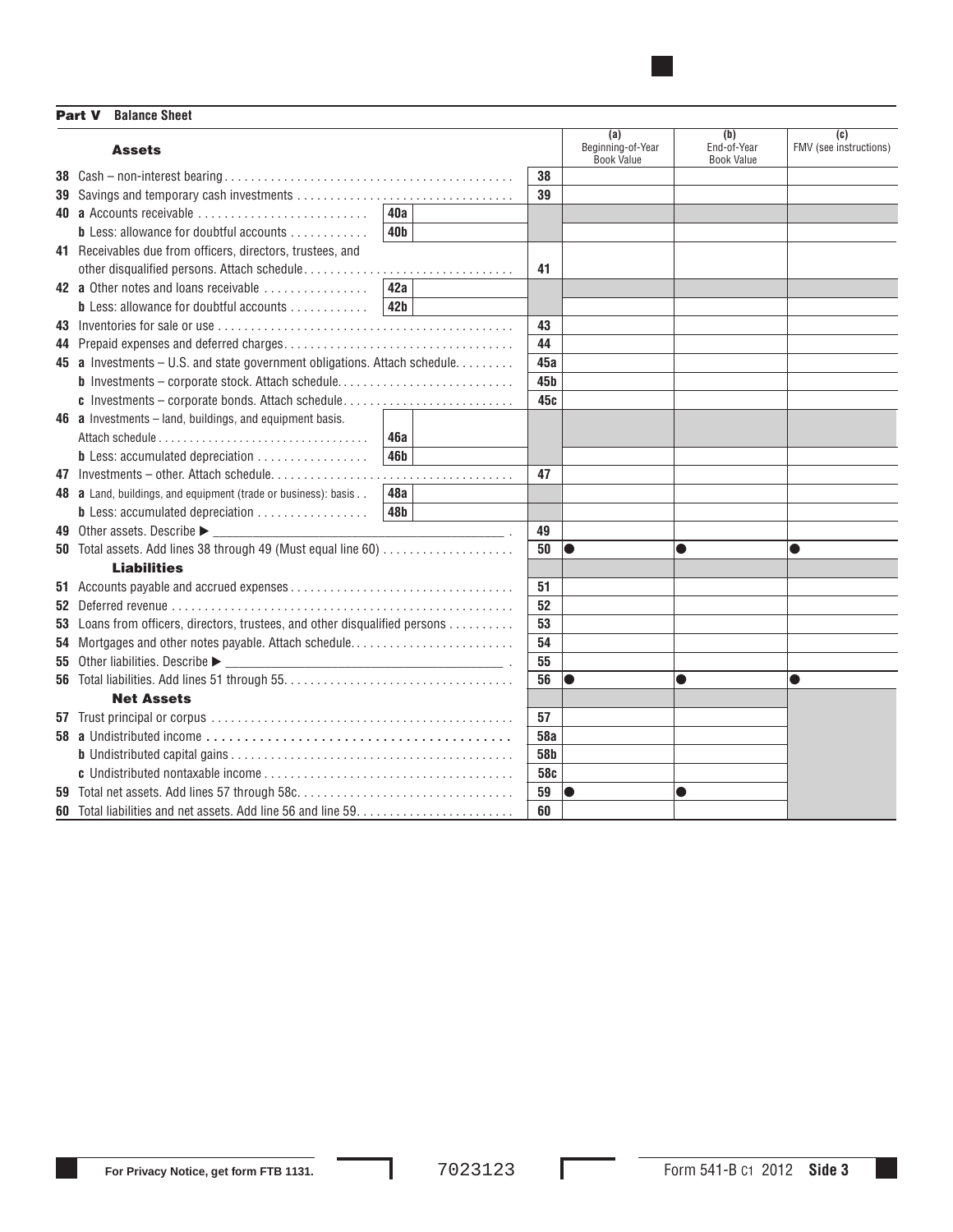| Part VI-A Charitable Remainder Annuity Trust (CRAT) Information (Complete only if a IRC Section 664 CRAT)                                                                                                                     |             |  |               |
|-------------------------------------------------------------------------------------------------------------------------------------------------------------------------------------------------------------------------------|-------------|--|---------------|
| 61 a Enter the initial fair market value (FMV) of the property placed in the trust                                                                                                                                            | 61a         |  | 00            |
|                                                                                                                                                                                                                               | 61b         |  | 00            |
| Part VI-B Charitable Remainder Unitrust (CRUT) Information (Complete only if a IRC Section 664 CRUT)                                                                                                                          |             |  |               |
| 62 Is the CRUT a net income charitable remainder unitrust (NICRUT) as described in IRC Regulations Section 1.664-3(a)(1)(i)(b)(1)? <b>E</b>                                                                                   |             |  | $\Box$ No     |
| 63 Is the CRUT a net income with make-up charitable remainder unitrust (NIMCRUT) as described in IRC Regulations Section 1.664-3(a)(1)(i)(b)(2)? $\square$ Yes                                                                |             |  | $\Box$ No     |
|                                                                                                                                                                                                                               |             |  | $\Box$ No     |
| If "Yes," describe the triggering event. Include the date of the event and the old method of payment.                                                                                                                         |             |  |               |
|                                                                                                                                                                                                                               |             |  |               |
|                                                                                                                                                                                                                               | 65a         |  | $\frac{0}{0}$ |
| <b>b</b> Unitrust amount. Subtract line 56, column (c) from line 50, column (c) and multiply the result by the percentage                                                                                                     |             |  |               |
|                                                                                                                                                                                                                               | 65b         |  | 00            |
| If "Yes," on line 62 or line 63, go to line 66a. Otherwise skip lines 66a through 67b and enter the line 65b                                                                                                                  |             |  |               |
| amount on line 68.                                                                                                                                                                                                            |             |  |               |
|                                                                                                                                                                                                                               | <b>66a</b>  |  | 00            |
| If "Yes," on line 62, go to line 66b. If "Yes," on line 63, skip line 66b and go to line 67a.                                                                                                                                 |             |  |               |
|                                                                                                                                                                                                                               | 66 <b>b</b> |  | 00            |
|                                                                                                                                                                                                                               | 67a         |  | 00            |
|                                                                                                                                                                                                                               | 67b         |  | 00            |
| If lines 67a and 67b are completed, enter the smaller of line 66a or line 67b on line 68.                                                                                                                                     |             |  |               |
|                                                                                                                                                                                                                               | 68          |  | 00            |
| 69 Carryover of accumulated distribution deficiency (only for trusts that answered "Yes" on line 63.)                                                                                                                         |             |  |               |
|                                                                                                                                                                                                                               | 69          |  | 00            |
|                                                                                                                                                                                                                               |             |  | 00            |
|                                                                                                                                                                                                                               |             |  | $\square$ No  |
|                                                                                                                                                                                                                               |             |  | $\Box$ No     |
| Questionnaire for Charitable Lead Trusts, Pooled Income Funds, and Charitable Remainder Trusts<br><b>Part VII</b>                                                                                                             |             |  |               |
| Section A - All Trusts                                                                                                                                                                                                        |             |  |               |
|                                                                                                                                                                                                                               |             |  |               |
|                                                                                                                                                                                                                               |             |  |               |
| If either box is checked and this is not a final return, attach an explanation.                                                                                                                                               |             |  |               |
| Section B - Charitable Lead Trusts                                                                                                                                                                                            |             |  |               |
| 75 Enter the amount of annuity or unitrust payments required to be paid to charitable beneficiaries for 2012.                                                                                                                 | 75          |  | 00            |
| Section C - Pooled Income Funds                                                                                                                                                                                               |             |  |               |
|                                                                                                                                                                                                                               | 76          |  | 00            |
|                                                                                                                                                                                                                               | 77          |  | 00<br>00      |
| <b>78</b> Enter any amounts that were required to be distributed to the remainder beneficiary that remain undistributed<br>79 Enter the amount of income required to be paid to the charitable remainder beneficiary for 2012 | 78<br>79    |  | 00            |
| Section D - Charitable Remainder Trusts                                                                                                                                                                                       |             |  |               |
| 80 Check this box if you are filing for a charitable remainder annuity trust or a charitable remainder unitrust whose charitable interests                                                                                    |             |  |               |
|                                                                                                                                                                                                                               |             |  |               |
| 81 Check this box if you are making an election under IRC Regulations Section $1.664-2(a)(1)(i)(a)(2)$ or $1.664-3(a)(1)(i)(g)(2)$ to treat                                                                                   |             |  |               |
|                                                                                                                                                                                                                               |             |  |               |
|                                                                                                                                                                                                                               |             |  |               |
|                                                                                                                                                                                                                               |             |  |               |
|                                                                                                                                                                                                                               |             |  |               |
|                                                                                                                                                                                                                               |             |  |               |
|                                                                                                                                                                                                                               |             |  |               |
|                                                                                                                                                                                                                               |             |  |               |
|                                                                                                                                                                                                                               |             |  |               |
| If "Yes," attach a copy of the signed agreement.                                                                                                                                                                              |             |  |               |
| 86 At any time during the calendar year 2012, did the trust have an interest in or a signature or other authority over a bank, securities,                                                                                    |             |  |               |
|                                                                                                                                                                                                                               |             |  |               |
|                                                                                                                                                                                                                               |             |  |               |
|                                                                                                                                                                                                                               |             |  |               |

Ш